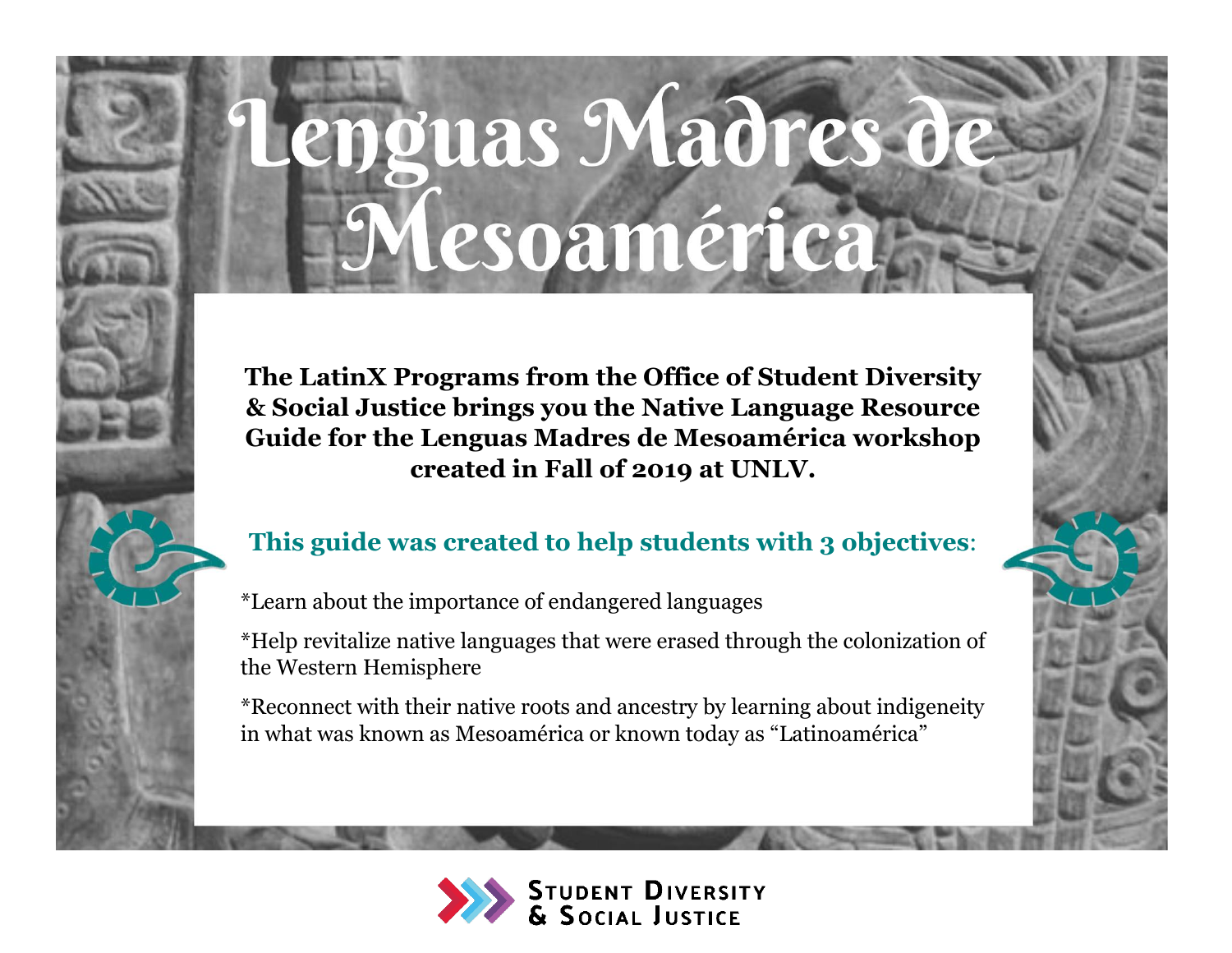

### Land Acknowledgement:

As our office is centered in justice and diversity, we would like to acknowledge the indigenous territory we stand on today. We acknowledge that we are on the ancestral, occupied lands of the **NUWUVI Southern Paiute and the Moapa Band of Paiutes Peoples,** land that we now call Las Vegas, Nevada. We acknowledge the Indigenous People of the lands where UNLV now stands – and recognize that these have always been places of teaching, learning, and connection. We wish to pay respect to their Elders – past, present and emerging – and acknowledge the important role the elders and youth continue to play within the community. Please, take a moment to consider the many legacies of violence, displacement, migration, and settlement that place us together on this land today. Reflect on what your responsibility is to tell historical truths and how you and your organizations, communities, and families support indigenous people of whose land we work, live, and learn.

### More information o[n Land Acknowledgement](https://usdac.us/nativeland) Recognize the traditional territories across [North, Central, and South America](https://native-land.ca/)

Land acknowledgments honor and respect contemporary Indigenous peoples and their connections to their traditional territories. As some of us carry ancestral connections to the lands on the Americas (as Indigenous), it's important to know about the deep histories of the lands on which we reside, work, and come from. By building awareness on the ongoing structures of colonialism and how colonization dispossessed Indigenous peoples of their lands, we can start the process of decolonization of our groups and peoples as natives for the purpose of reconnecting back to our roots and original stories.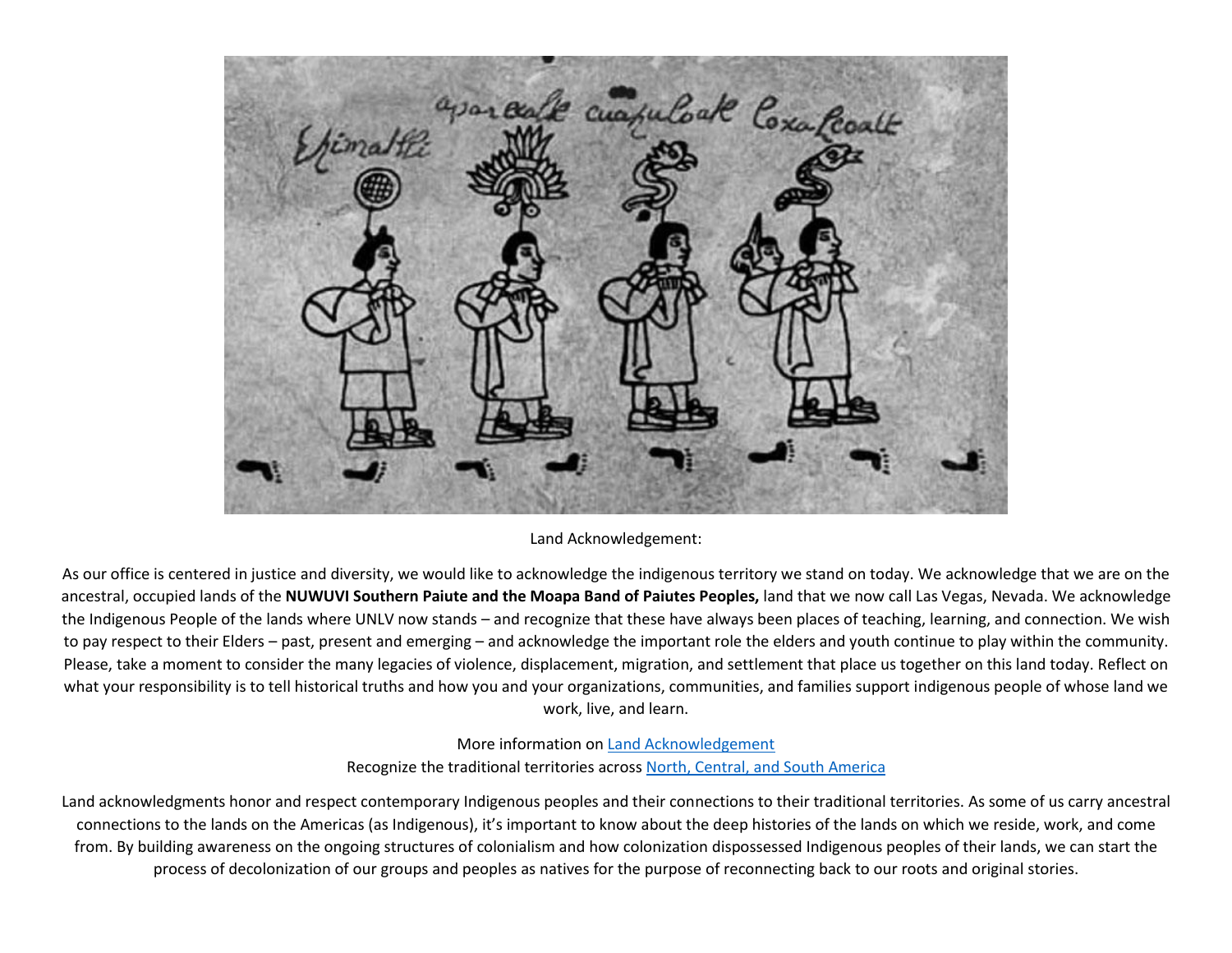# **A guide to start exploring native languages and your heritage…**

Lenguas Madres de Mesoamérica [Workshop Presentation](https://drive.google.com/file/d/1CdZpLzNSET68oqEJBZfV2muUb-nrfgN-/view?usp=sharing) by Mayra Arzate

Self-Education on Language Revitalization and Community Resources [Books](https://drive.google.com/file/d/1KiRmeC1vJINLto-MvBUY333N4hdkOIfM/view?usp=sharing)

[Websites/Groups](https://drive.google.com/file/d/1QKQNxn1S9IyqVQub9N4vzY-abvc71rqX/view?usp=sharing)

## Indigenidad/Importance of Endangered Languages

Accessible Book- "[Mexico Profundo: Reclaiming a Civilization](https://drive.google.com/file/d/1Fw3nKk-Qt2uxE3MhrqYhCwT20QRteHAb/view?usp=sharing)" by Guillermo Bonfil Batalla

Manuscript- "Be[ing and Speaking Kichwa in Otavalo, Ecuador: Language Ideologies and Language Vitality](https://drive.google.com/file/d/1t3SSQ7hPkGTCdSy_a9FvuG_Ux8WTpvRa/view?usp=sharing)" by Raul [A. Martinez](https://drive.google.com/file/d/1t3SSQ7hPkGTCdSy_a9FvuG_Ux8WTpvRa/view?usp=sharing)

Article- "Don't Be Fo[oled: Latino = Indigenous](https://drive.google.com/file/d/1IN9aPeU_0z-4u_hqBK6KMUC1ksOu813i/view?usp=sharing)" by Indian Country Today

Article- ["Exploring Indi](https://drive.google.com/file/d/1fzVb4d8Djc-dCafXlGPSUBjmJCmfjxEo/view?usp=sharing)geneity" by Fujifilm (Featuring Xiuhtezcatl Martinez)

### Learn Maya Languages

English-K'iche[' Dictionary](https://drive.google.com/file/d/1lIpwfEdjgFe_U4Pzoayw_Tq_x2RqSHMD/view?usp=sharing)

K'iche'[-English Dictionary](https://drive.google.com/file/d/1v8HJK9qIponrHdlBWoLVJRub-DZSLPtR/view?usp=sharing)

[Proto-Mayan Language](https://drive.google.com/file/d/1PPqlgfmAYsaSYWpDkBEjp5AYK30kNMM1/view?usp=sharing) Family

[Writing in Maya Glyphs: Names, Places, and Simple Sentences](https://drive.google.com/file/d/1VJuxwJ9bkgbubsEdGFyIqjglcR5cYbkk/view?usp=sharing)